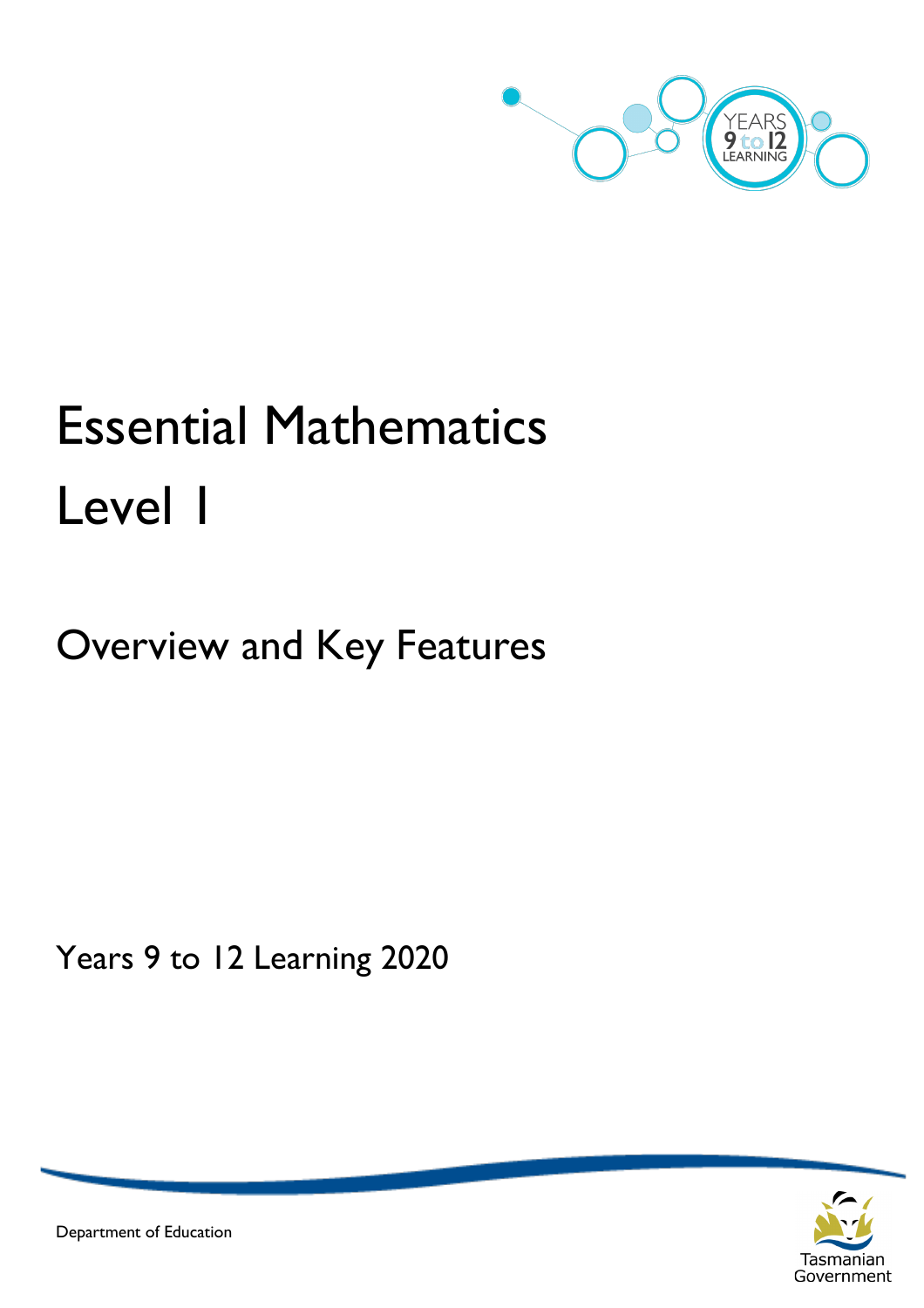

# **The purpose of this paper**

The purpose of this paper is to provide information regarding the overview and key features of the proposed Essential Mathematics Level 1.

It is designed to enable all interested stakeholders to reflect and provide feedback on key features including learning outcomes, structure, sequencing, and likely content. This feedback will be considered in writing the draft course.

### Consultation

Throughout the course development process there will be four opportunities for formal stakeholder consultation:

- Course Scope
- Structural Overview and Key features (Nov/Dec 2020)
- Initial Draft Course (March 2021)
- Final Draft Course (June 2021)

This paper represents the second of four course consultation points for teachers to engage in the course development process for Essential Mathematics Level 1.

#### Course Rationale

The *Essential Mathematics Level 1* course enables students to build the requisite knowledge and skills and the capacity, confidence and disposition to use mathematics to meet the minimum adult numeracy standard as detailed by ACSF Level 3 - numeracy.

This course will promote Mathematics and numeracy learning opportunities that:

- enable learners to interpret everyday practical situations; and
- provide the basis for many informed personal decisions.

This course will also prepare learners with the essential mathematical skills required to enter the workforce and contribute productively in an ever-changing global economy, with both rapid revolutions in technology and global and local social challenges. An economy competing globally requires substantial numbers of proficient workers able to learn, adapt, create, interpret and analyse mathematical information.

#### Years 9 to 12 Curriculum Framework

[Years 9 to 12 Education Framework](https://publicdocumentcentre.education.tas.gov.au/library/Shared%20Documents/Years-9-to-12-Education-Framework.pdf) informs the design of *General Mathematics* course and it fits within the Disciplinebased focus area of the [Years 9 to12 Curriculum Framework.](https://publicdocumentcentre.education.tas.gov.au/library/Shared%20Documents/Education%209-12%20Frameworks%20A3%20WEB%20POSTER.pdf) 

#### Pathways in

The *Essential Mathematics Level 1* course enables learning continuity from: Years 8-10 Australian Curriculum Mathematics and from Preliminary Mathematics Stage 4.

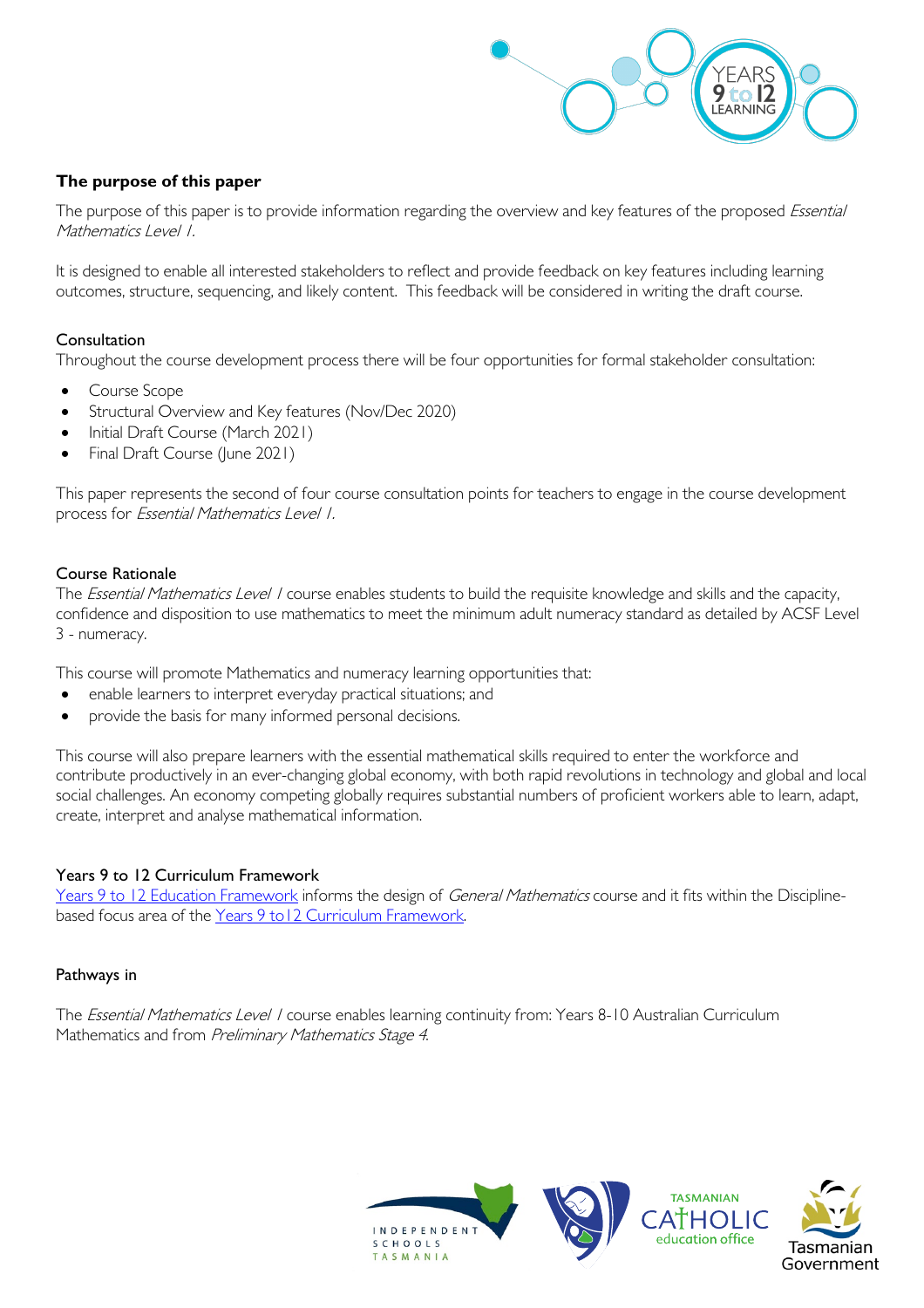

# Level 1

# Learning Outcomes

On successful completion of this course learners will be able to:

- Communicate mathematical ideas, information and arguments purposefully and appropriately
- Use symbolic, formal and technical language and operations
- Apply metacognitive and reflective thinking to individual and collaborative learning experiences
- Select or devise and implement a mathematical strategy to solve problems
- Apply reasoning in order to justify or check justification of ideas, actions and results
- Interpret mathematical concepts and apply associated techniques
- Use mathematics to represent and model real-world situations and problems

# Course Structure

Essential Mathematics Level 1 will consist of three compulsory modules that can be studied in any order or through an integrated approach. The three modules are as follows.



# Modules Available

Core 1: Multiplicative Thinking

Core 2: Measurement and Geometric Reasoning

Core 3: Algebraic and Statistical Reasoning

# Course Delivery

To be developed through consultation.

# Module content

# Module 1 - Multiplicative Thinking - including the topics of:

- Whole Number Calculations
- Fractions, decimals and percentages